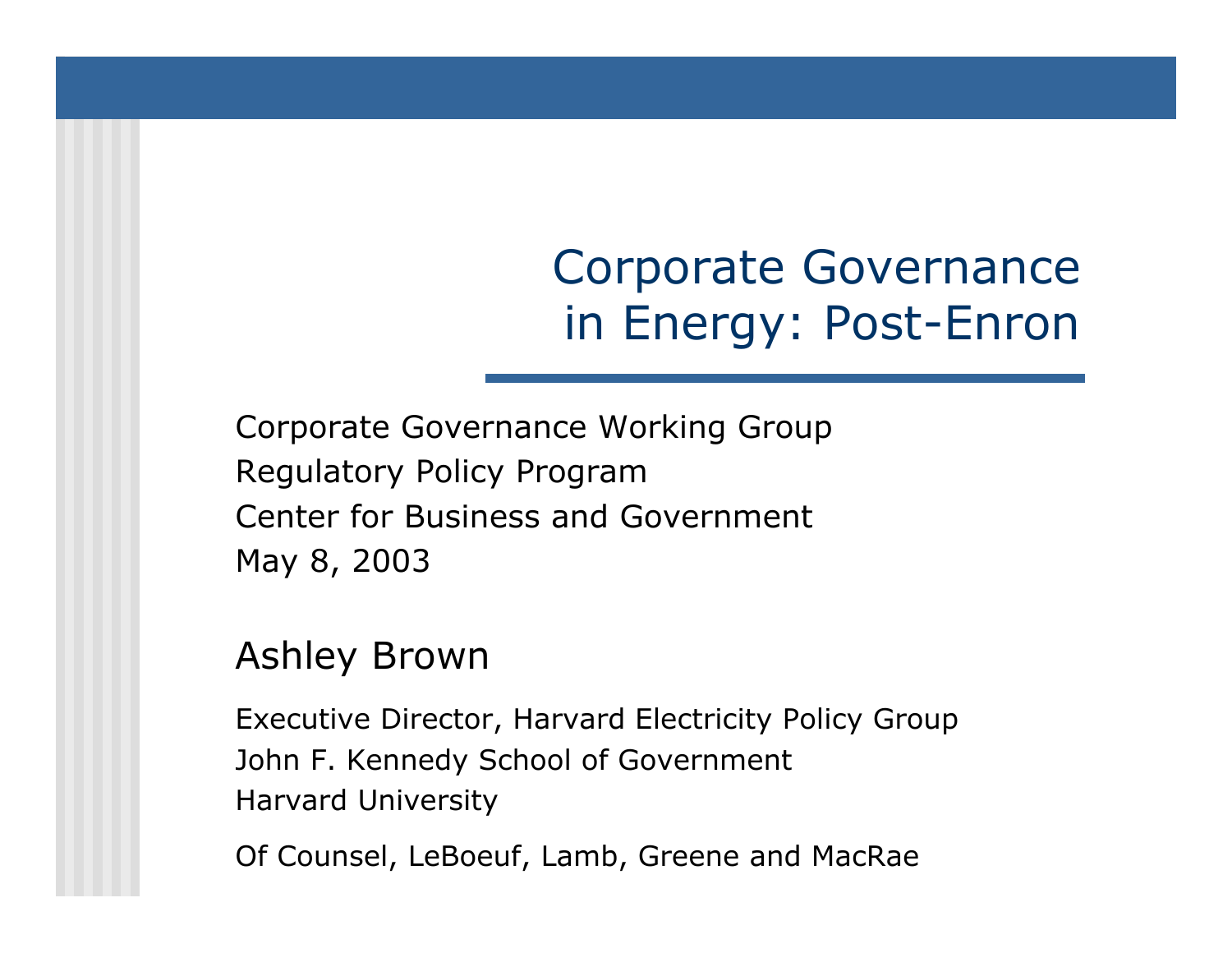Historical Context:Utility Culture

- **Risk-Adverse**
- **E**ngineering-Driven
- **Long-Term focus**
- **Local community ties (reflected in board** composition)
- **Tight regulatory oversight**
- **NANAILE** Vertical integration
- "Old Boys Club" culture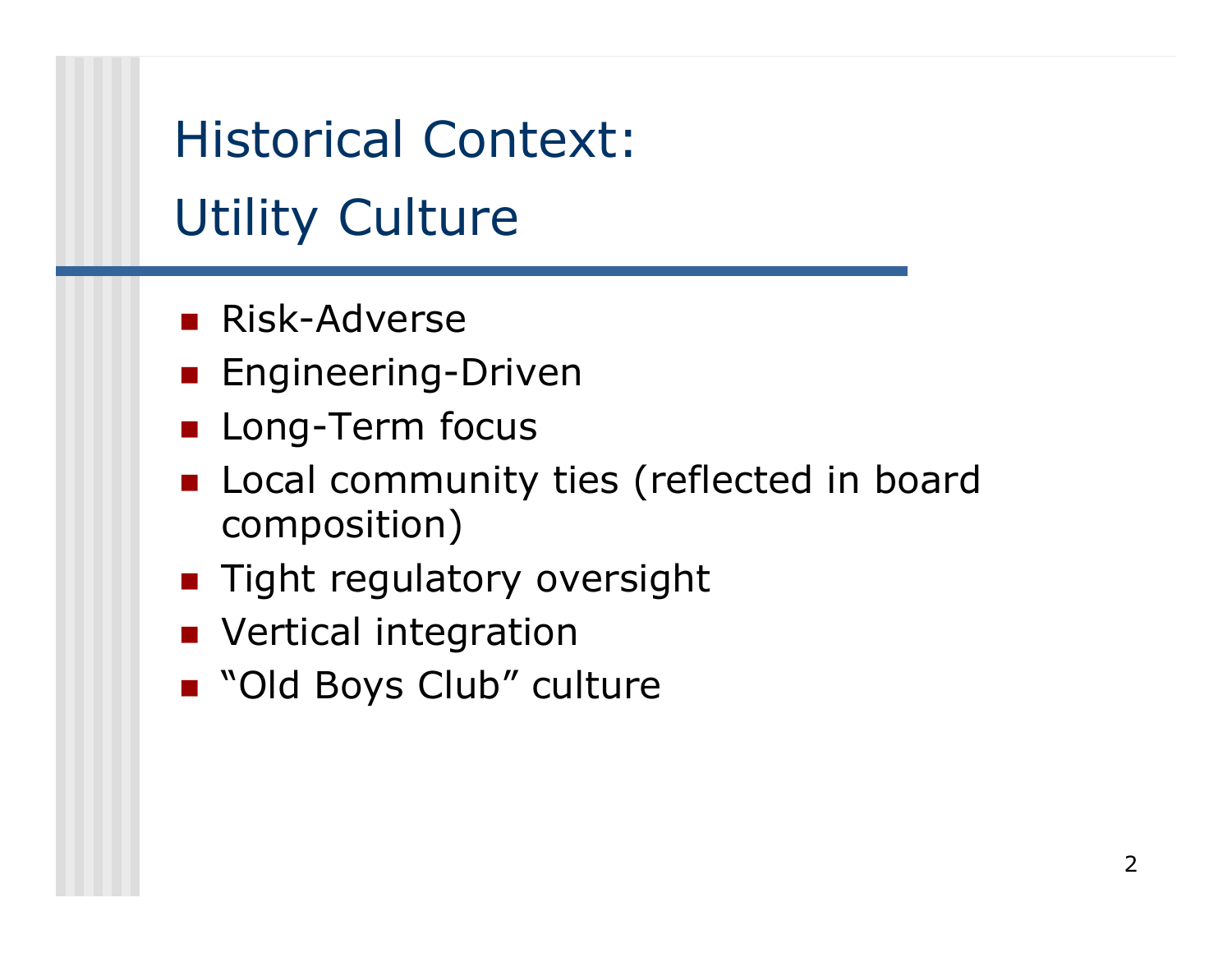#### Governance Triad

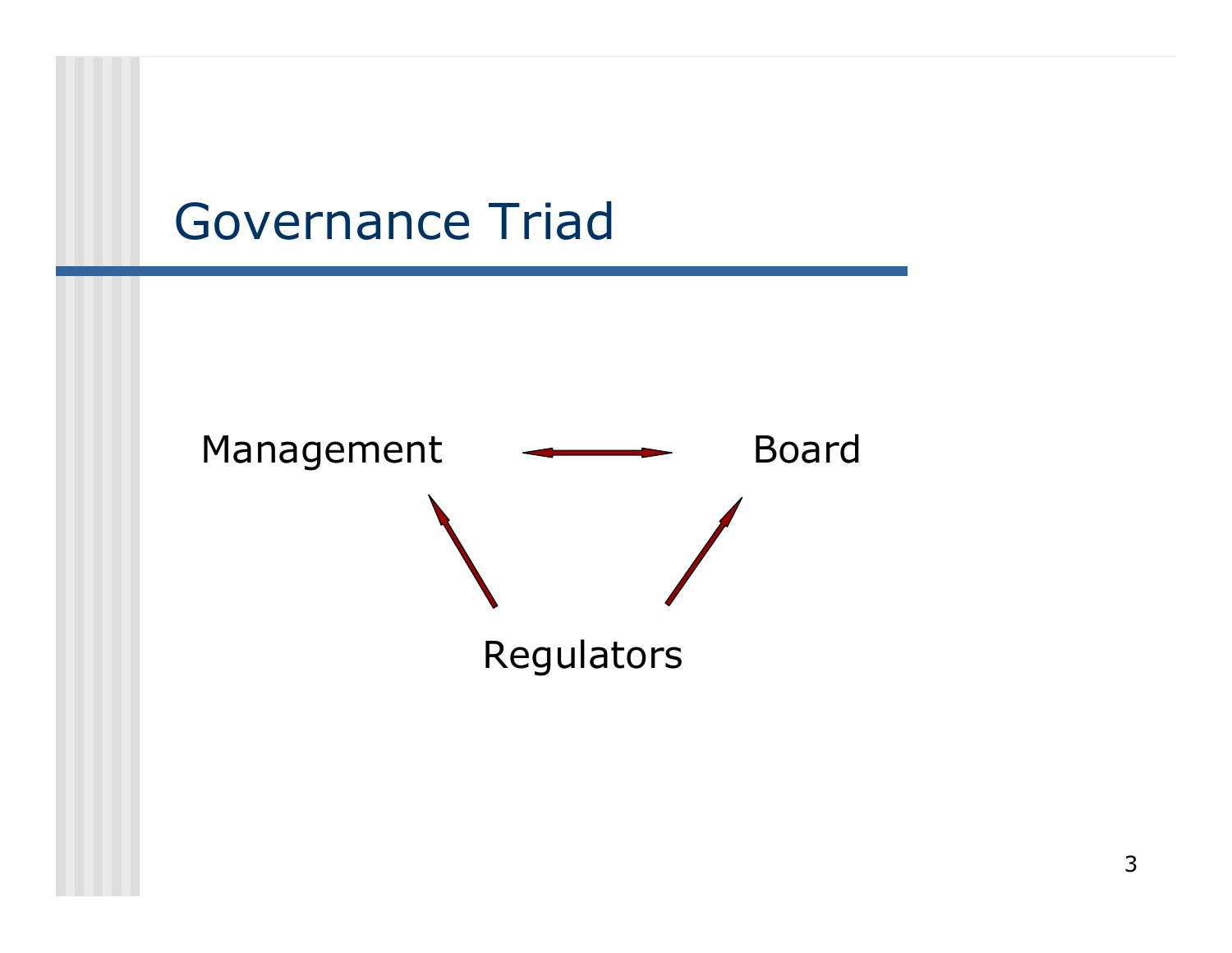#### Consumer Protection Link to Corporate Governance

Nature of rate-of-return regulation

- П Prudence reviews
- П Regulatory accounting
- П Service-quality requirements
- П Operation of fuel clauses/purch ases power
- П Trading activities
- П Cross subsidies
- П Affiliate transactions (e.g., Columbia Gas)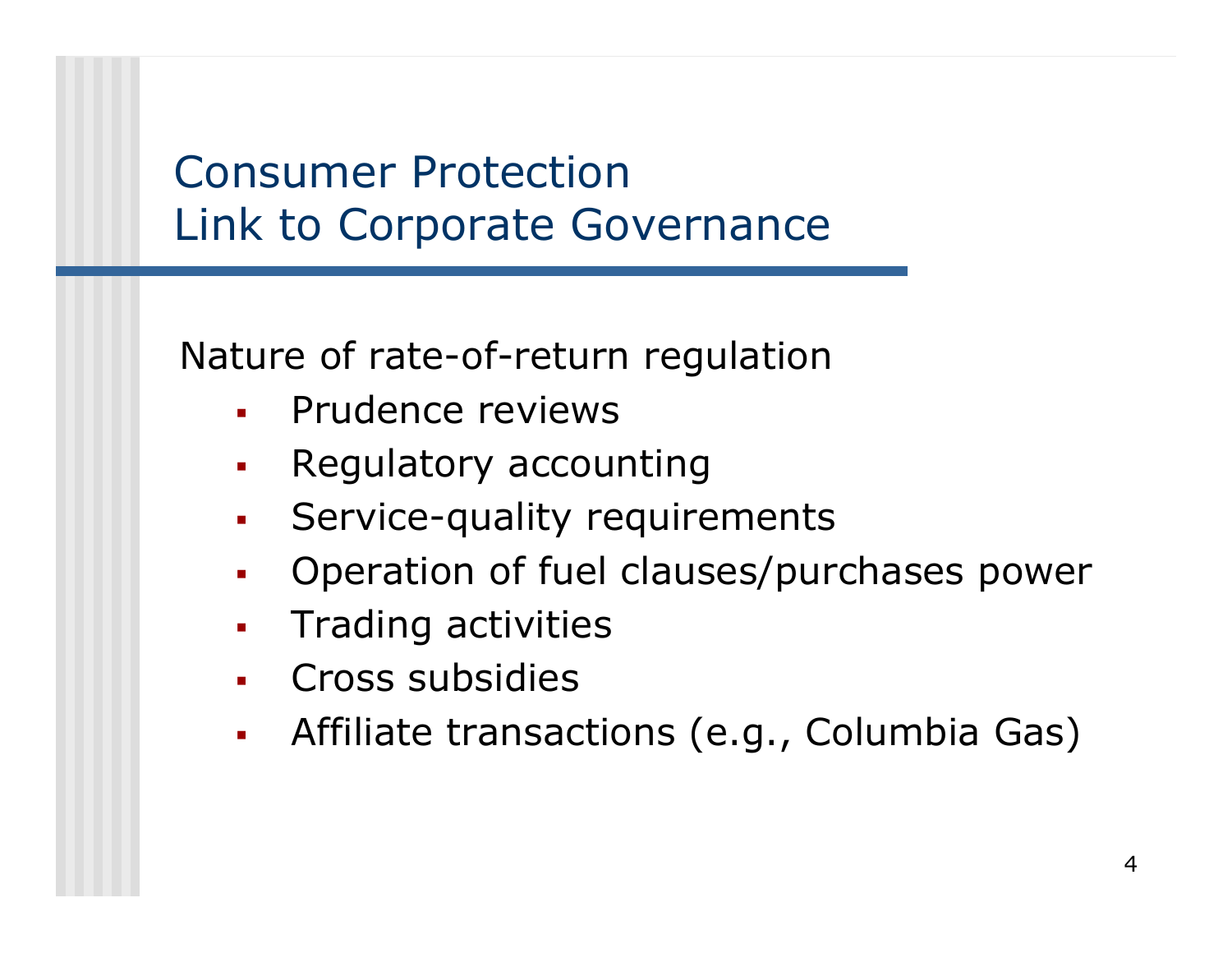# Regulatory Regime

- **State regulation**
- **Federal regulation** 
	- $\blacksquare$  FERC energy
	- SEC corporate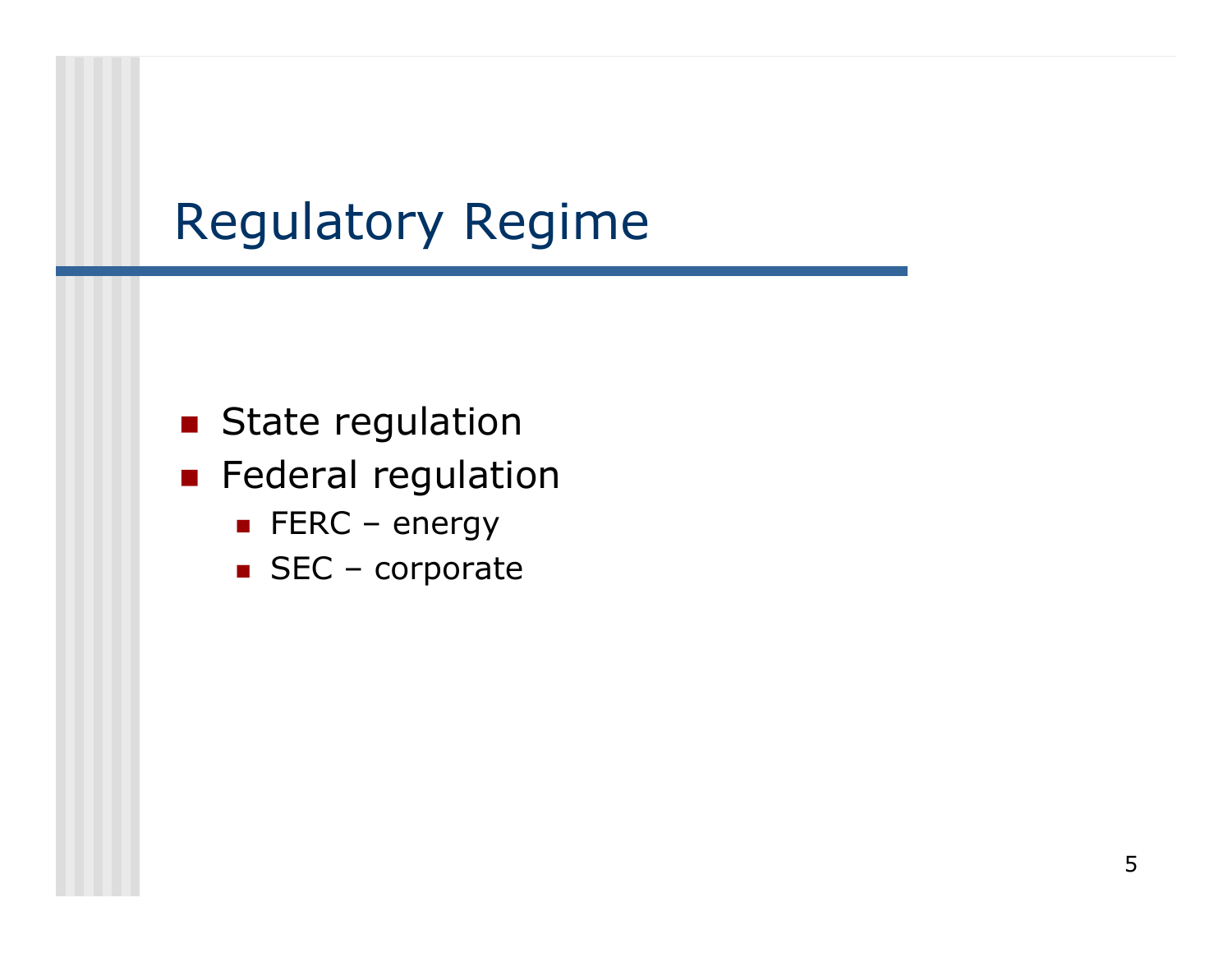### PUHCA

- A response to Insull scandals
- **Filling in gaps to state regulation of multi-state** utility holding companies
- **Compels integration**
- **Straitjacket on affiliate and other transactions**
- **Influence on corporate structure (e.g., avoid** holding companies; seek single state exemptions)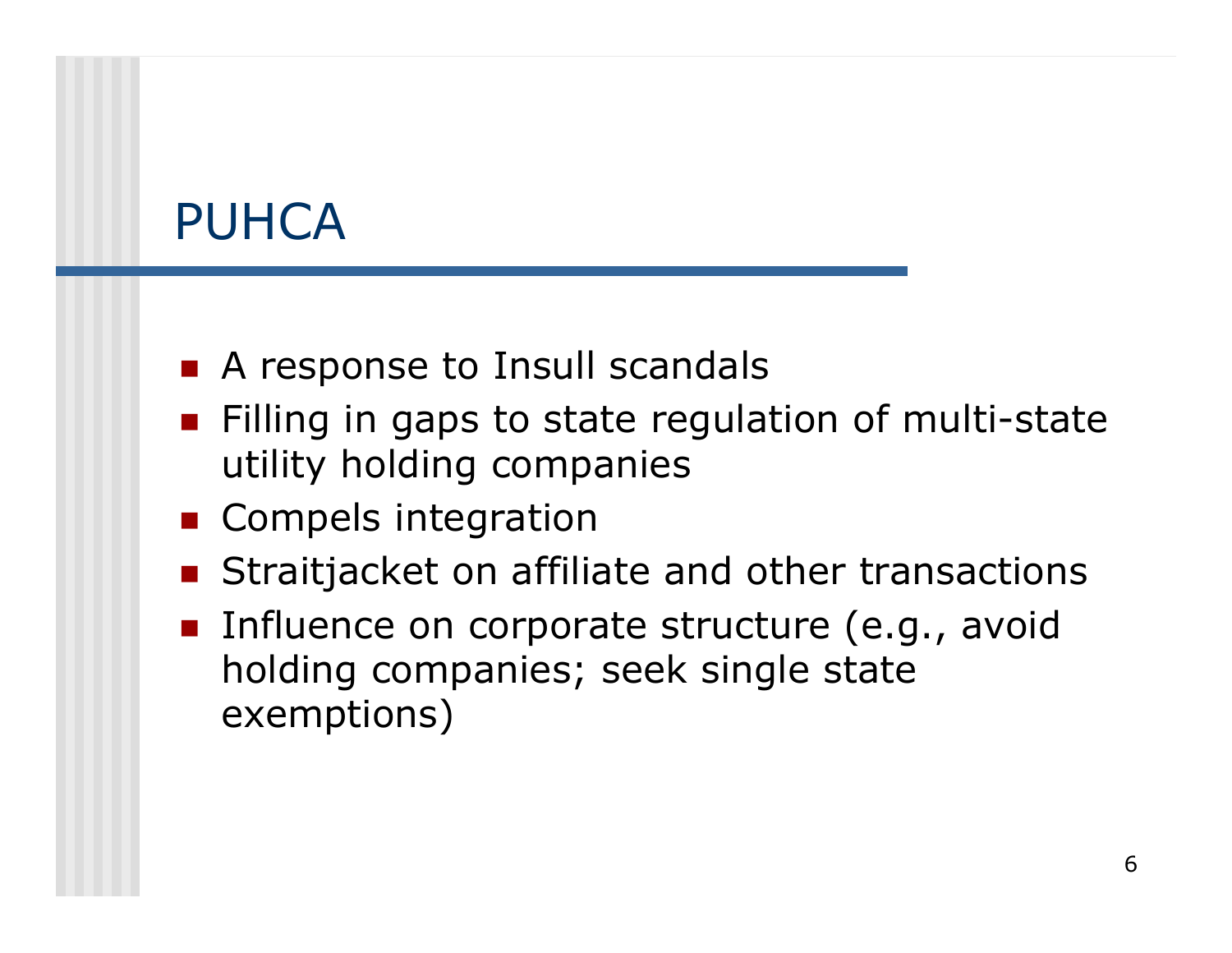# PUHCA Evolution

- Ohio Power case
- **Lax enforcement by SEC**
- **Increase in number of registered holding** companies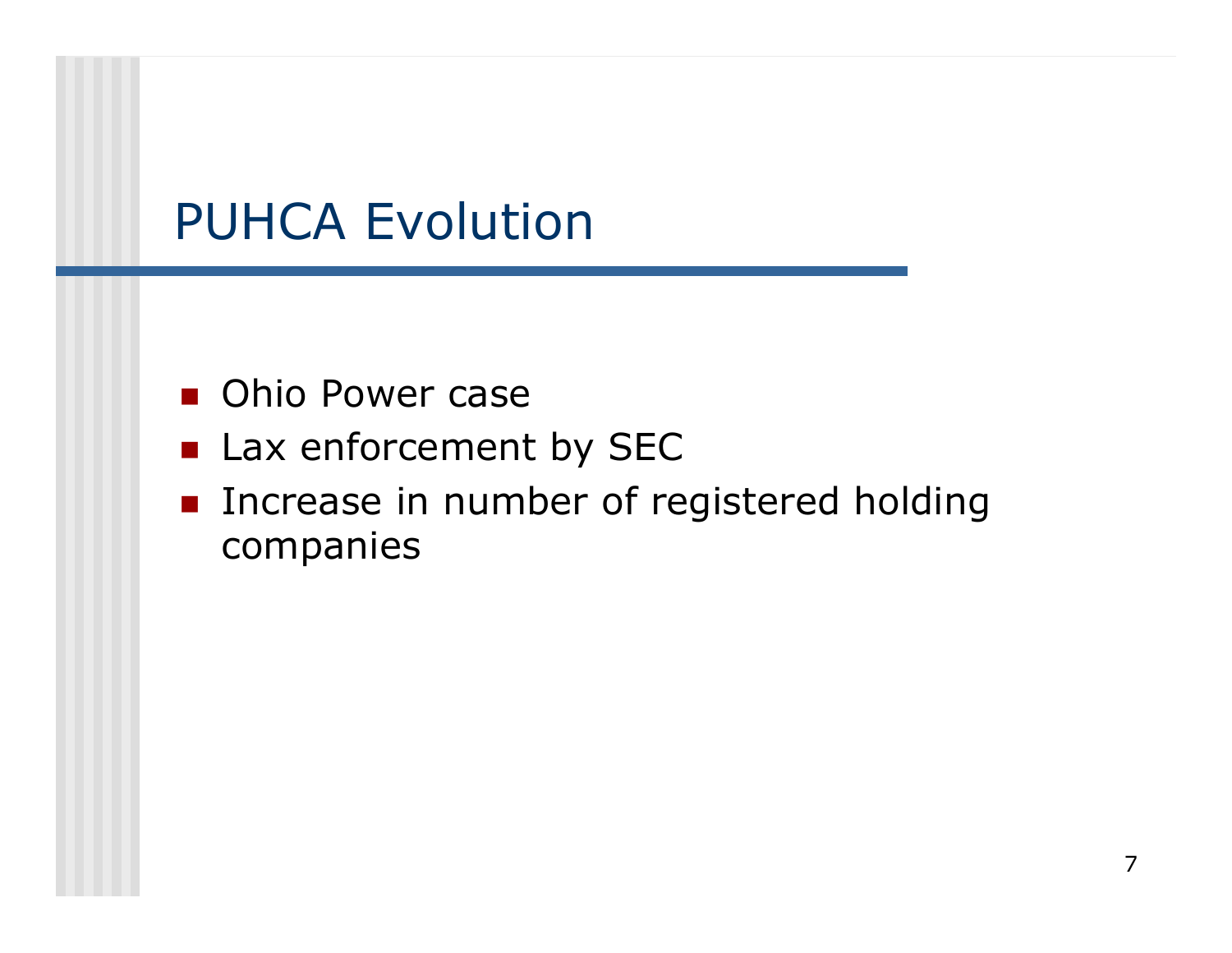# Emergence of Competitive Markets: Utility Culture Change

- **Number 19 September 19 September 10 September 10 September 10 September 10 September 20 September 20 September**
- $\overline{\phantom{a}}$ Market, rather than regulatory orientation
- **Greater reliance on trading** 
	- <sub>a.</sub> to serve customers
	- b. for own portfolio
- **EXPERGERS And acquisitions**
- $\overline{\phantom{a}}$ Reduction in community ties
- F Loosened regulation
- F New entrants and counterparties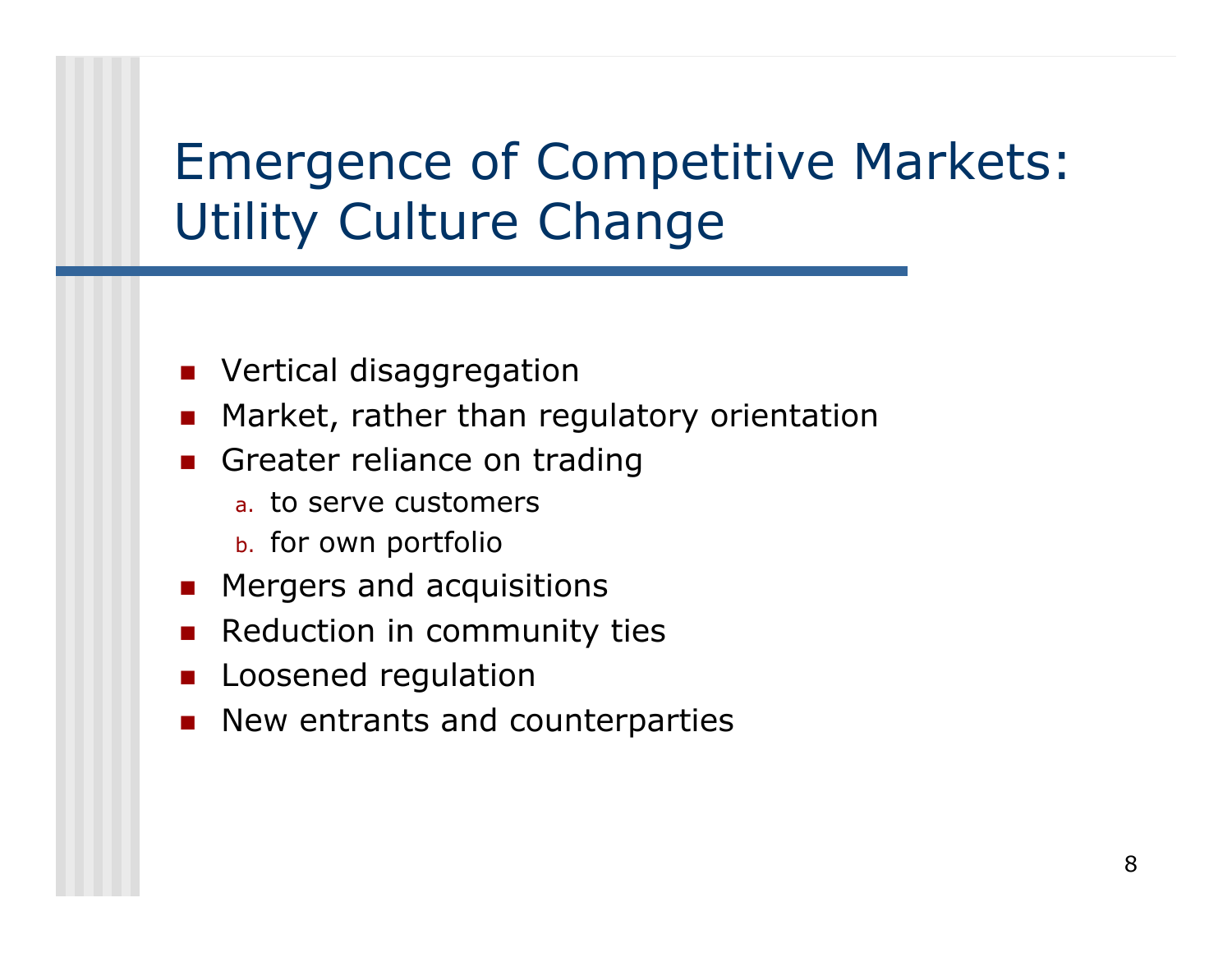# Changed Economics

- **Altered risk/reward scenarios**
- **Greater opportunities to diversify**
- **Shorter-term focus**
- **Altered revenue sources**
- **More sophisticated markets and instruments** (e.g., hedges)
- **Controls more difficult**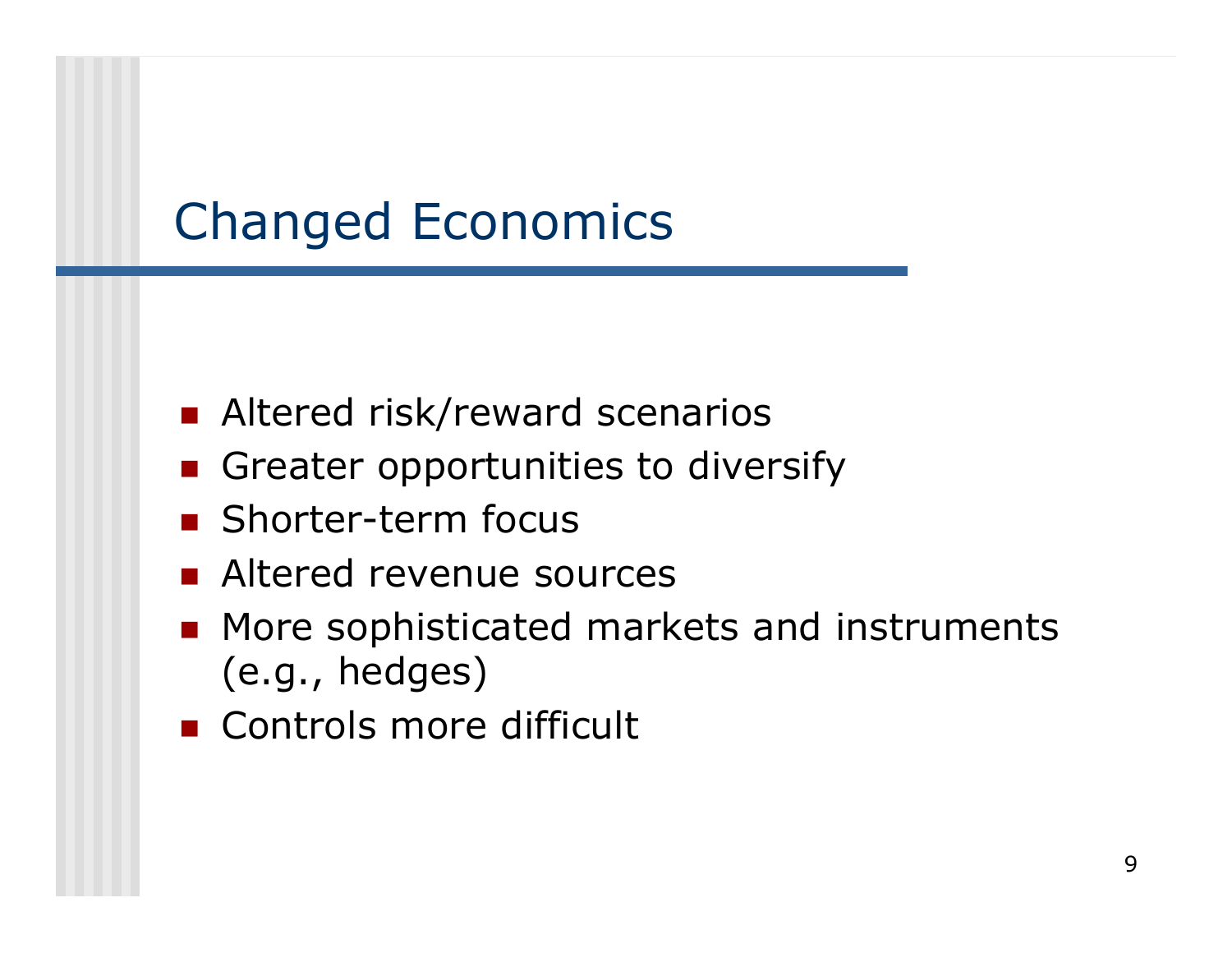# Regulatory Changes

- $\mathcal{L}_{\rm{eff}}$ Reduced importance of governance triage
- **Revenue and power shift from state to federal** jurisdiction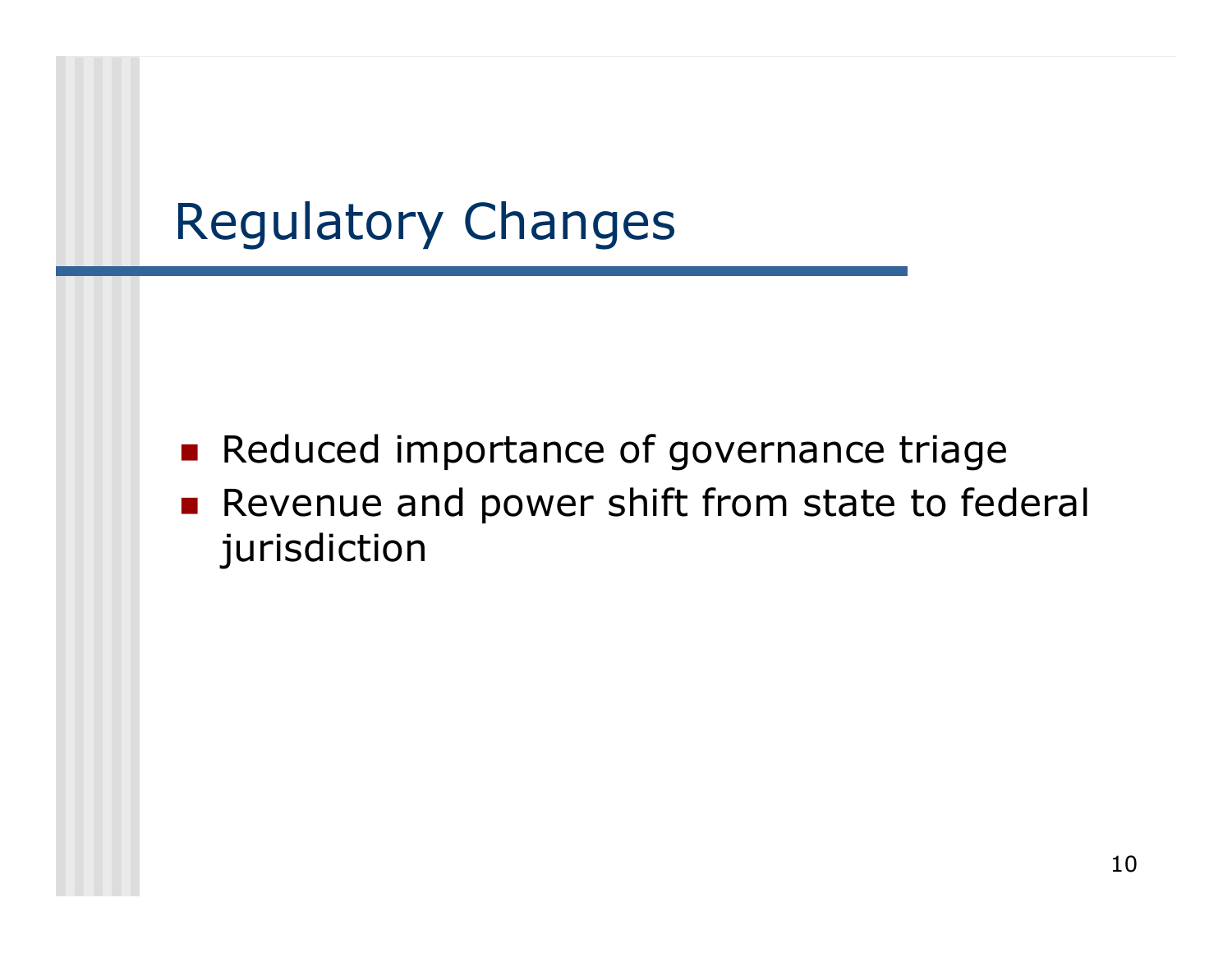# Post-Enron:Regulatory Climate

- Greater suspicion of behavioral controls
- $\overline{\phantom{a}}$ Stricter service quality regulation
- **More oversight of mergers and acquisitions** (e.g., new state laws)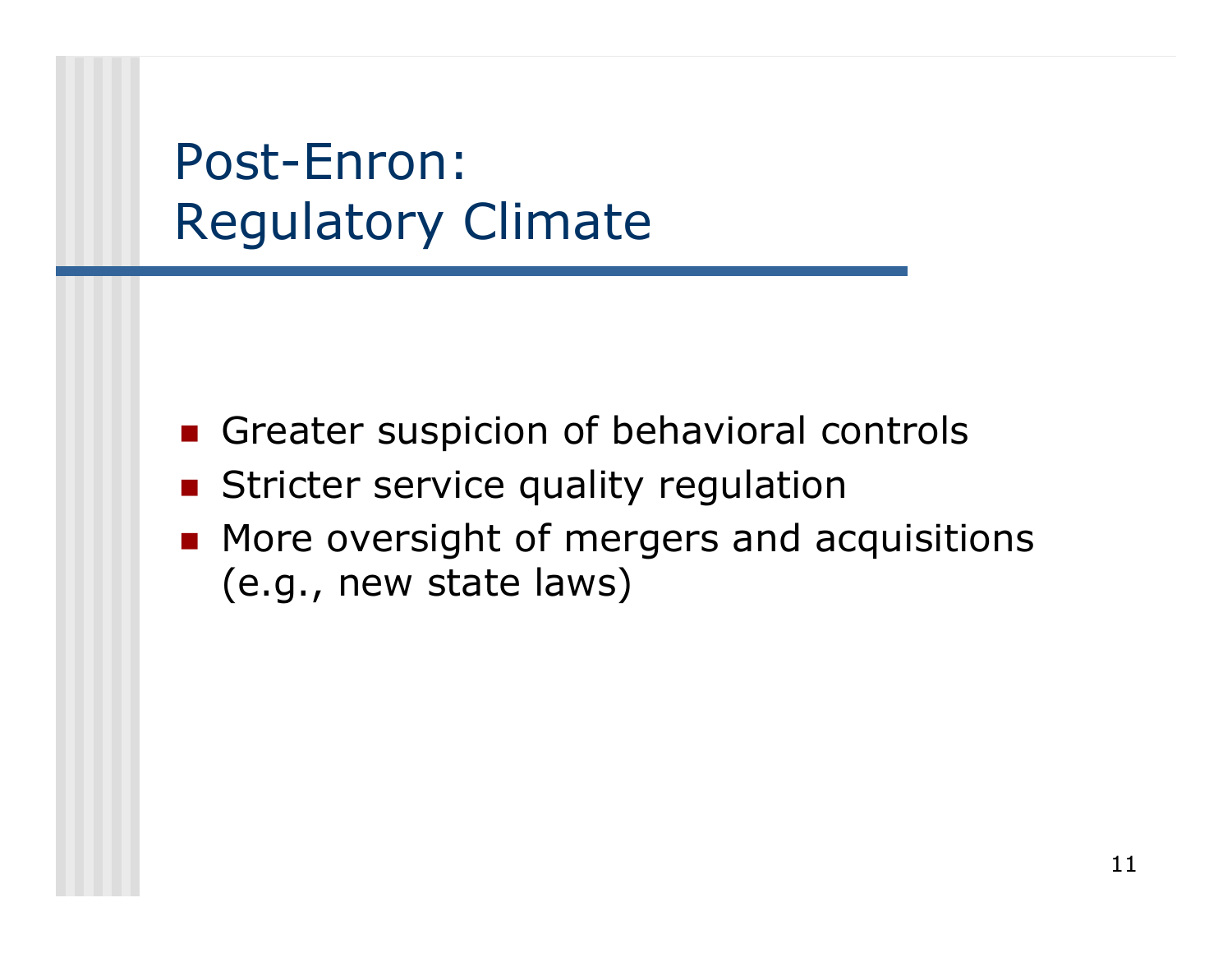# PUHCA

#### ■ Enron/Portland General Electric case

- **Trading implications**
- **Erosion of state ring fencing**
- **Adverse siting implications**